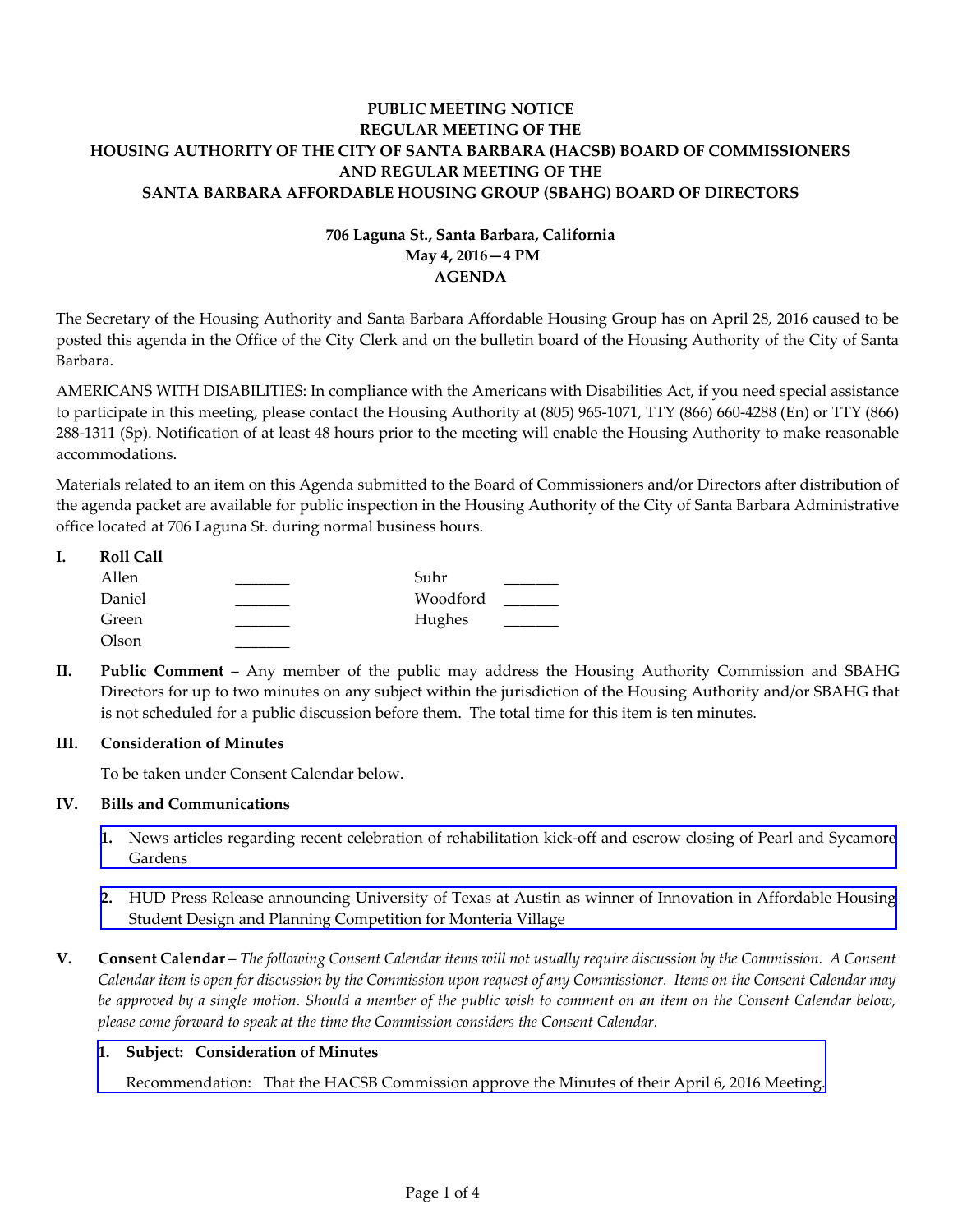## **2. Subject: Expenditures March, 2016**

[Recommendation:](http://hacsb.org/download/meetings_2016_2/items/05_may/item_V_II_2016_05_04.pdf) That the Commission approve costs incurred and payments made for the month of March, 2016.

## **VI. Report of Executive Director**

# 1. Subject: Approval of Contracts with New Beginnings Counseling Center for the Administration of the  **Authority's Supportive Services Program**

[Recommendation:](http://hacsb.org/download/meetings_2016_2/items/05_may/item_VI_I_2016_05_04.pdf) That the Commission: (1) approve two contracts with New Beginnings Counseling Center for the period of June 1, 2016 to May 31, 2018, in the amount of \$224,000 for the Case Management component of the program, and in the amount of \$12,000 for the Counseling component of the program; (2) make the selection of New Beginnings under the Housing Authority's Non‐Competitive procurement procedure; and (3) authorize the Executive Director, or his designee, to execute said contracts on behalf of the Housing Authority.

# 2. Subject: Ratification of Contract Award to Tomar Construction for Accessibility Improvements at 511 East  **Ortega Street**

[Recommendation:](http://hacsb.org/download/meetings_2016_2/items/05_may/item_VI_II_2016_05_04.pdf) That the Commission: (1) ratify the Executive Director's award and execution of a contract with Tomar Construction in the amount of \$126,800 for accessibility improvements to the apartment located at 511 East Ortega Street, Unit D and associated ramp and sidewalk improvements to comply with ADA slope requirements; (2) authorize the Executive Director, or his designee, to approve up to \$25,360 (20% of the base amount) in additional expenses to cover any cost increases resulting from change orders for work not anticipated or covered by the contract; and (3) note that the cost of this project is anticipated to be funded from the Capital Fund Program (CFP) and/or from Housing Authority reserves, if needed.

## **3. Subject: Contract Award to Tomar Construction for Rehabilitation Work at Casa Castillo**

[Recommendation:](http://hacsb.org/download/meetings_2016_2/items/05_may/item_VI_III_2016_05_04.pdf) That the Commission: (1) approve and authorize the Executive Director to award and execute a contract with Tomar Construction in the amount of \$468,300 for the rehabilitation of Casa Castillo located at 620‐652 Castillo Street; (2) authorize the Executive Director, or his designee, to approve up to \$93,660 (20% of the base amount) in additional expenses to cover any cost increases resulting from change orders for work not anticipated or covered by the contract; and (3) note that the cost of this project will be funded from the Capital Fund Program (CFP) and/or from Housing Authority reserves, if needed.

# **4. Subject: Commission Requested Follow‐Up Report**

Recommendation: That the Commission receive a follow-up report on subject(s) raised during Public Comment and/or by a Commissioner at a previous meeting. This is a running report provided for information only. Staff will provide an oral report on the status of [armories/Freemont](http://hacsb.org/download/meetings_2016_2/items/05_may/item_VI_IV_2016_05_04.pdf) Center in response to Commissioners Olson and Suhr at the April 6, 2016 meeting.

## **5. Subject: Development Project Update**

[Recommendation:](http://hacsb.org/download/meetings_2016_2/items/05_may/item_VI_V_2016_05_04.pdf) That the Commission receive a report on potential and pending development projects. No action is necessary. This is a running report provided for information only.

## **6. Subject: Proposed Agenda for May 19, 2016 Commission Work Session with Management and Supervisory Staff**

[Recommendation:](http://hacsb.org/download/meetings_2016_2/items/05_may/item_VI_VI_2016_05_04.pdf) That the Commission review and comment on the proposed agenda for the May 19, 2016 Commission Work Session

## **VII. Treasurer's Report**

## **1. Subject: Investment Report for the Quarter Ended March 31, 2016**

[Recommendation:](http://hacsb.org/download/meetings_2016_2/items/05_may/item_VII_I_2016_05_04.pdf) That the Commission: (1) review and order filed the quarterly investment report for quarter ended March 31, 2016; and (2) review and approve an amended Investment Policy for calendar year 2016.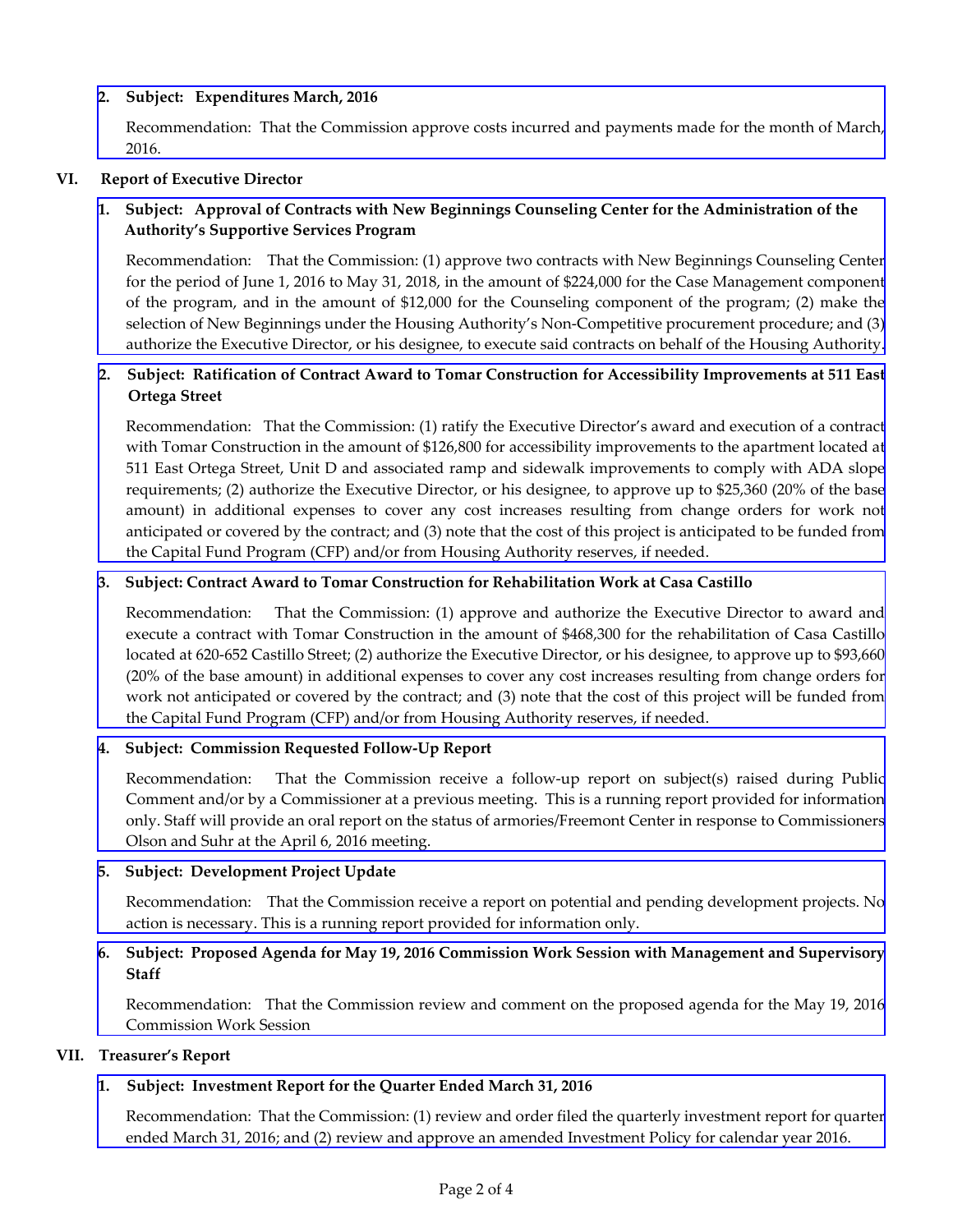## **2. Subject: Approval of Quarterly Financial Statements for the Housing Authority for Quarter Ended March 31, 2016**

[Recommendation:](http://hacsb.org/download/meetings_2016_2/items/05_may/item_VII_II_2016_05_04.pdf) That the Commission review and order filed the quarterly financial statements for the quarter ended March 31, 2016.

#### *Santa Barbara Affordable Housing Group:*

## **3. Subject: Approval of Quarterly Financial Statements for Santa Barbara Affordable Housing Group for the Quarter Ended March 31, 2016**

[Recommendation:](http://hacsb.org/download/meetings_2016_2/items/05_may/item_VII_III_2016_05_04.pdf) That the Board review and order filed the quarterly financial statements for the quarter ended March 31, 2016.

## 4. Subject: Renewal of Professional Services Agreement for Audit Services with Barton, Gonzalez & Meyers, **P.A.**

[Recommendation:](http://hacsb.org/download/meetings_2016_2/items/05_may/item_VII_IV_2016_05_04.pdf) That the Commission find it in the best interests of the Authority to enter into a professional services agreement with the firm Barton, Gonzalez & Meyers, P.A. for audit services for the two fiscal years ending March 31, 2017 and 2018, without a competitive solicitation.

#### **5. Subject: Authorization to Write‐off Uncollectible Tenant Accounts Receivable as of December 31, 2015**

[Recommendation:](http://hacsb.org/download/meetings_2016_2/items/05_may/item_VII_V_2016_05_04.pdf) That the Commission adopt a resolution of the Housing Authority of the City of Santa Barbara authorizing the Executive Director to write off as uncollectible certain tenant accounts receivable totaling \$32,041.66.

#### *Santa Barbara Affordable Housing Group:*

## **6. Subject: Authorization to Write‐off Uncollectible Tenant Accounts Receivable as of December 31, 2015**

[Recommendation:](http://hacsb.org/download/meetings_2016_2/items/05_may/item_VII_VI_2016_05_04.pdf) That the Board adopt a resolution of the Santa Barbara Affordable Housing Group authorizing the Executive Director to write off as uncollectible certain tenant accounts receivable totaling \$719.17.

#### **VIII. Committee Reports** ‐ None

## **IX. Unfinished Business ‐** None

## **X. New Business**

## **1. Subject: Destruction of Records for Finance and Housing Management Departments**

[Recommendation:](http://hacsb.org/download/meetings_2016_2/items/05_may/item_X_I_2016_05_04.pdf) That the Commission adopt a resolution authorizing the destruction of certain records held by the Finance and Housing Management Departments.

## **2. Subject: Personnel Related Revisions to the Manual of Policies and Procedures**

 [Recommendation:](http://hacsb.org/download/meetings_2016_2/items/05_may/item_X_II_2016_05_04.pdf) That the Commission adopt a resolution approving revisions to the Introductory Letter and Sections 2.2 Harassment Free Workplace, 2.3 Equal Employment Opportunity, 2.5 No Retaliation, 4.8 Retirement Plans, 4.16 Sick Leave Policy, 5.2 School Leave, 5.9 Family Medical Leave Act, California Family Rights Act and California Pregnancy Disability Leave of the Housing Authority's Manual of Policies and Procedures effective May 4, 2016.

## **3. Subject: Resolution Approving Section 8 Management Assessment Program (SEMAP) Certification Form for Submittal to HUD for Fiscal Year Ended 3‐31‐2016**

[Recommendation:](http://hacsb.org/download/meetings_2016_2/items/05_may/item_X_III_2016_05_04.pdf) That the Commission adopt a resolution approving the Authority's Section 8 Management Assessment Program form HUD‐52648 for submittal to HUD for FYE 3‐31‐2016.